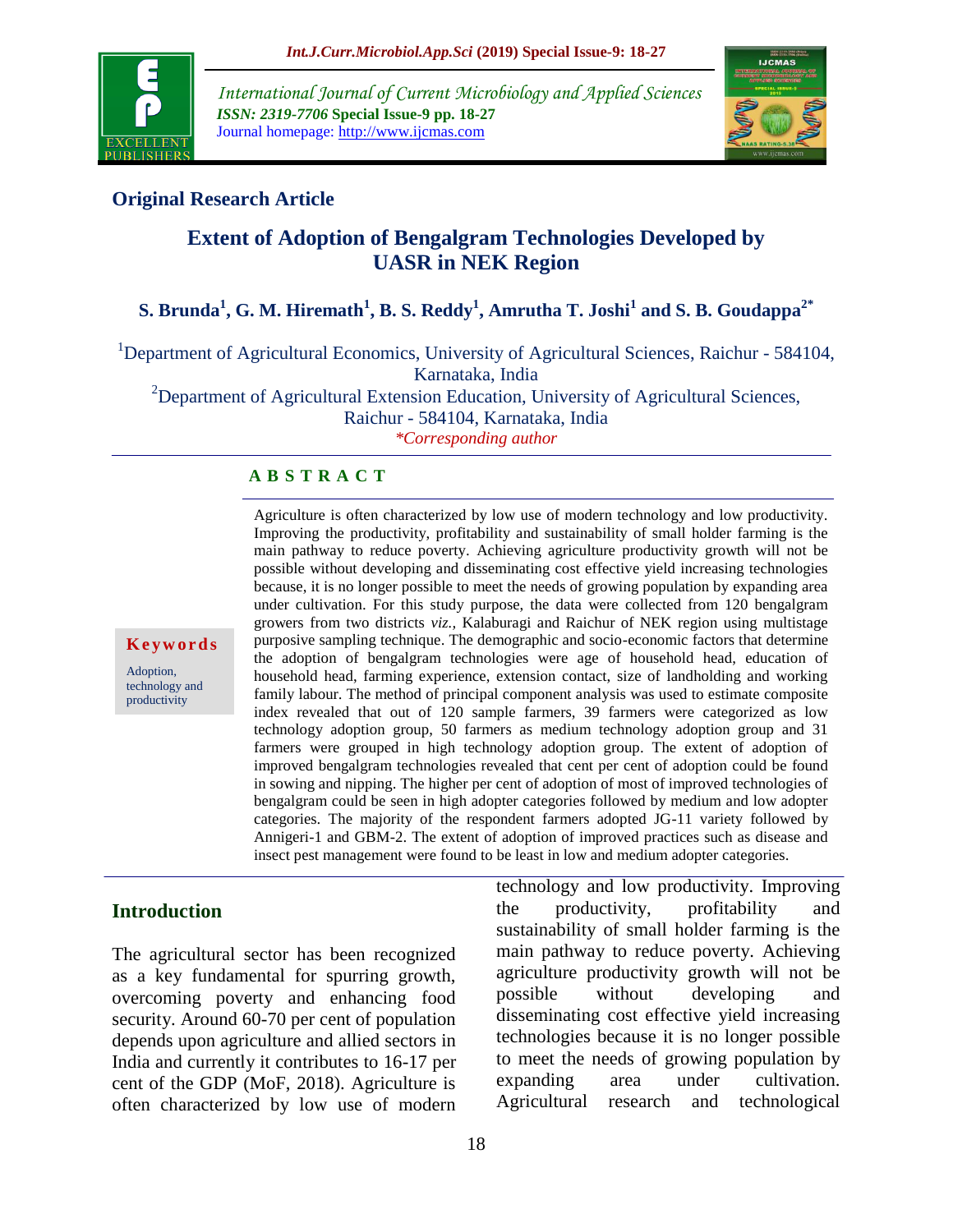improvements are therefore crucial to increase agricultural productivity and thereby reducing poverty and meeting demands for food without irreversible degradation of natural resource base (Afsaw *et al.,* 2012).

Technical innovations and improved farming practices that increase agricultural production and productivity while enhancing climate resilience exist. These include drought tolerant seed varieties, drip irrigation, the precision application of fertilizers and agrochemicals as well as practices such as integrated pest management, conservation farming, improved watershed and soil management among others. However, getting these technologies into the hands of the farmers who will benefit most from them is not straightforward. Although technology is not a panacea, it is key to addressing the food production side of the food security equation.

Increasing food production simply by using more land, water, seeds, fertilizer, and pesticides will not achieve the significant improvements in productivity necessary to advance the economic well-being of the food insecure countries. Equally important, the "more" approach is limited by the scarcity of resources and contributes to greenhouse gas emissions, deforestation and other environmental ills. Hence, widespread use of advanced technologies and practices is critical to intensifying production in an environmentally sustainable manner (Weisenfeld and Wetterberg, 2015).

Bengalgram is the third most important pulse crop after dry bean and peas, produced in the world. It accounts for 20 per cent of the world pulses production and its global importance has increased considerably during the past three decades. The number of bengalgram growing countries has increased from 36 to 52 and importing countries from 30 to 150 during 1981 to 2011.

India is the largest producer and consumer of bengalgram followed by Pakistan, Turkey and Iran. Madhya Pradesh is the single largest producer in the country, accounting for over 40 per cent of total production. Rajasthan, Maharashtra, Uttar Pradesh and Andhra Pradesh contributed about 14 per cent, 10 per cent, 9 per cent and 7 per cent respectively.

In Karnataka, bengalgram is grown in 9.26 lakh hectares with production of 7.03 lakh tonnes and productivity of 799 kg/ha. Major bengalgram growing districts in Karnataka are Belagavi, Bidar, Vijayapura, Dharwad, Gadag, Kalaburagi, Haveri, Koppal and Raichur. Bengalgram is major pulse crop in North-Eastern Karnataka (NEK) region as region contributes to 55.29 per cent to total bengalgram production of the state.

### **Materials and Methods**

In order to test the specific objective of the investigation, primary data required for the study were collected by directly interviewing sample farmers using pre-tested schedule. The present study was confined to the North-Eastern dry Zone of Karnataka as North-Eastern Karnataka region (NEK) contributes 55.29 per cent to bengalgram production of the State. For the present study the systemized multistage purposive sampling technique was used to select the sample farmers from the two districts *viz.*, Kalaburagi and Raichur. In the first stage, Raichur and Kalaburagi districts were selected based on bengalgram production potential and the technology interventions. At the second stage, two taluks *viz.*, Sedam and Chittapur were selected from Kalaburagi district and similarly, two taluks *viz.,* Manvi and Lingasugur were selected from Raichur district using same criterion, accordingly four taluks were selected in consultation with KVK and AEEC of University to get the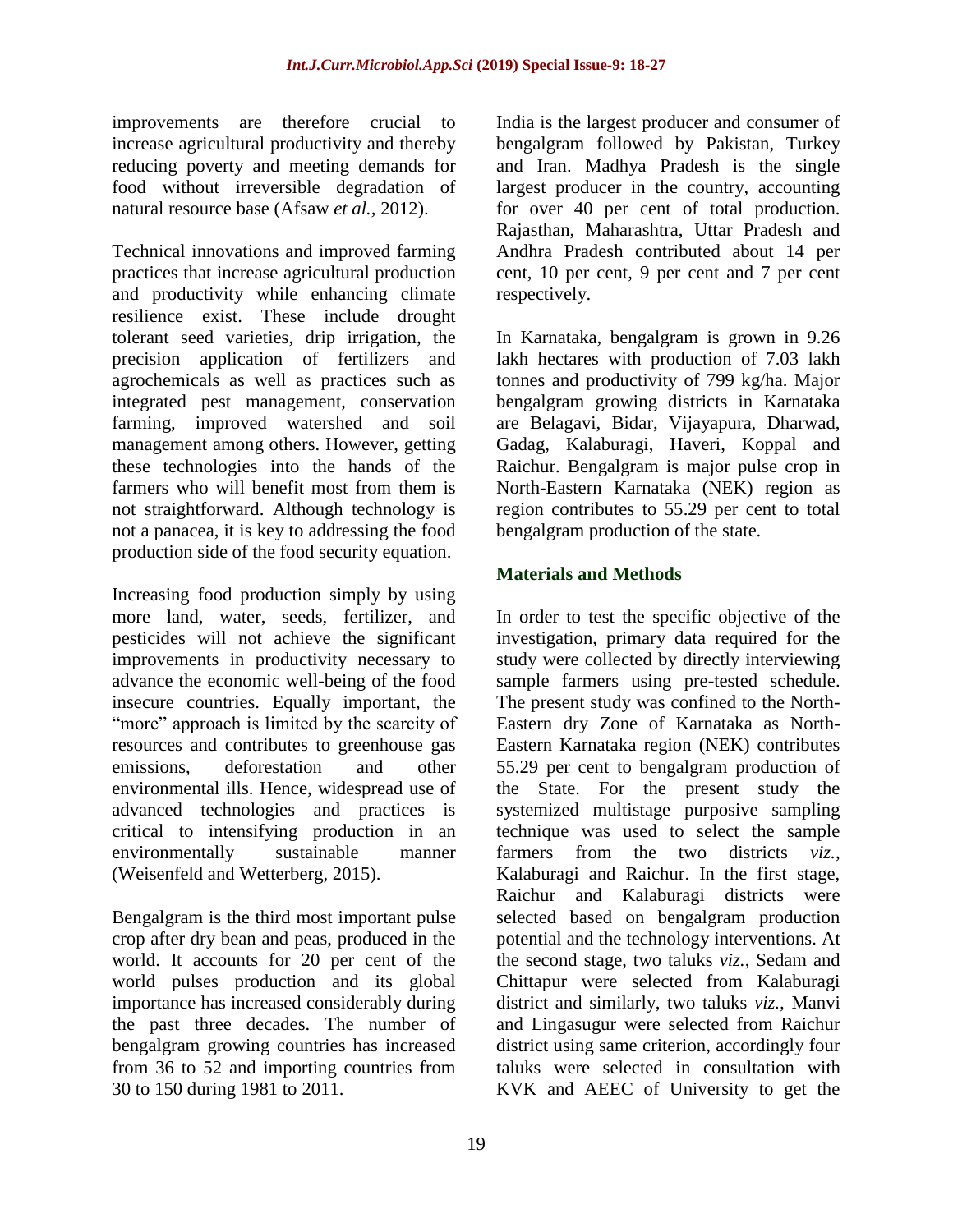required number of sample farmers. At third stage, three villages from each taluk were selected. Accordingly, 12 villages, 10 sample farmers were selected from each village. In total, 120 sample farmers were selected from two districts. The information pertaining to socio-economic features of the sample farmers such as age, education level, family size, experience in farming, size of land holding and working family labour were collected.

### **Composite index**

The components of technology recommended by the University of Agricultural Sciences, Raichur (UASR) for bengalgram crop in terms of adoption scores (X1..... Xn) were utilized for developing composite index of technology adopted. A composite index is a single numerical value representing the net adoption of all components of technologies whose values lies in between 0 and 1 (Nimbalkar *et al.,* 2014)*.*

The Principle Component Analysis (PCA) approach was used for developing composite index. A set of Kth components explaining 100 per cent of total variation of all components of recommended technologies were considered correlation matrix where row represents variables and columns represents Eigen vectors from which weight (wi) coefficients of components of technology say  $\Sigma$  is determined as,

Wi= ∑Mi/Mi

Where,

 $Wi = Weight$  or coefficient of component of technology

 $Mi = Maximum$  element in ith row

 $\Sigma$ Mi = Sum of maximum element in ith row

The required linear function for deriving composite index were,

$$
Si = W1X1 + W2X2 + \ldots + WnXn
$$

Where,

 $Si =$ Composite index score

Xi's = Adoption scores for individual component of technology

This provides adoption index (of all components of technologies) for each cultivator. The composite index obtained in the process lie in between 0 and 1. The composite score of farmers was classified as low level adoption (below 60 per cent) medium level (61-80 per cent) and high level of adoption (above 81 per cent).

### **Results and Discussion**

#### **Socio-economic characteristics of sample farmers**

An understanding of socio-economic characteristic features of sample farmers is expected to provide socio-economic status of farmers in the study area. Therefore, an attempt has been made to analyze some of important characteristic features of sample farmers and the results are presented in Table 1. The results presented in the table indicated that majority of the farmers under low, medium and high adopter categories were in middle age group. Similar results were quoted by Thoke and Gunjal (2010), Dayal and Mehta (2015), Singha *et al.,* (2016) and Thinde *et al., (*2017). They reported in their studies that majority of the farmers who adopted different crop technologies were found in middle age group.

The highest percentage of middle age farmers were medium adopters (76.00%) followed by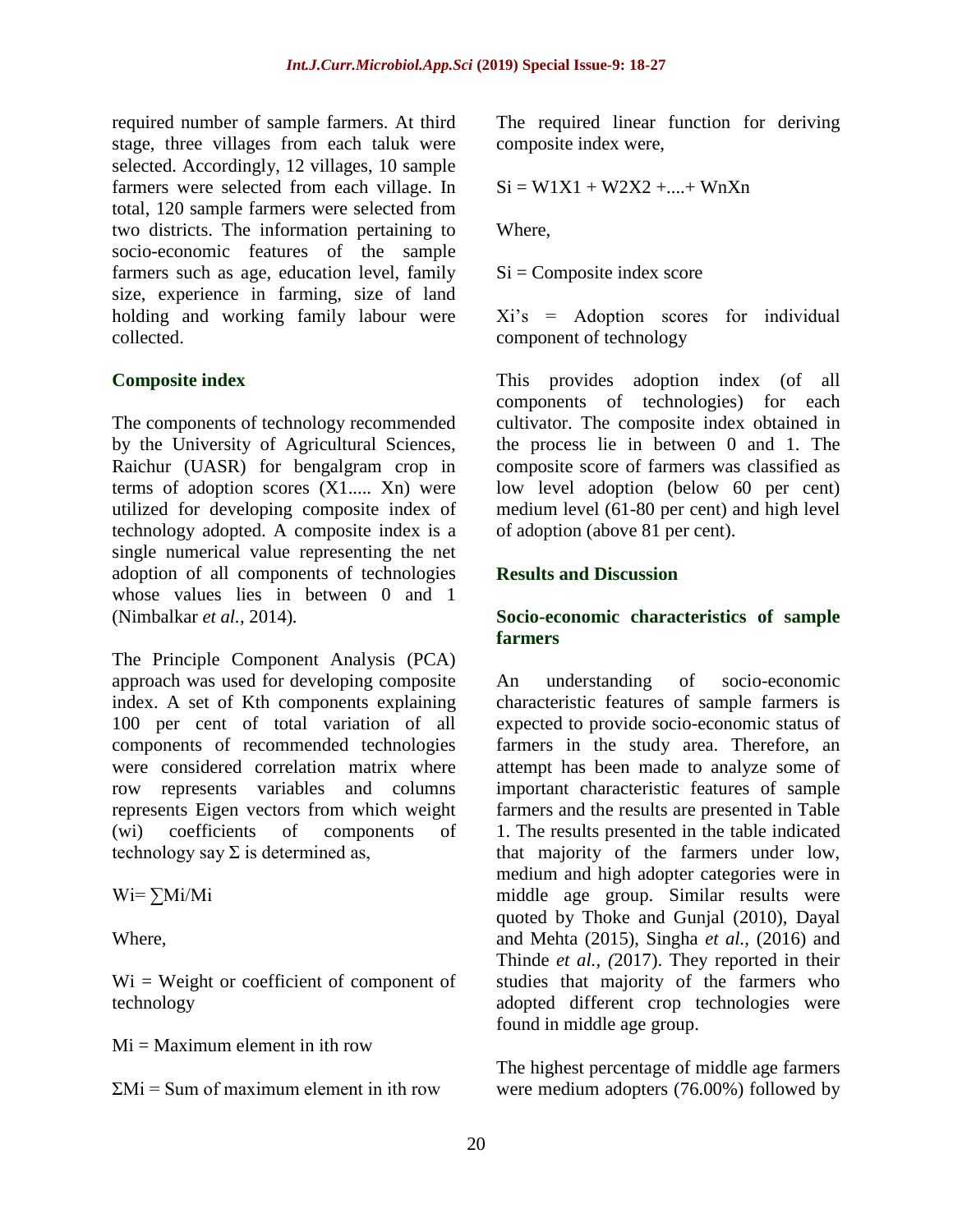high adopters (64.52%) and low adopters (51.28%). The participation of young age group was found to be higher in case of medium adopters (12.00%) followed by low adopters (7.69%) and high adopters (6.45%). The per cent of old age group was found to be highest in case of low adopters (41.03%) followed by high adopters (29.03%) and medium adopters (12.00%).

With respect to education level, it was observed that majority of low adopters were illiterate (51.28%) compared to medium adopters (28.00%) and high adopters (22.58%). These results gain supported from Siddayya *et al.,* (2016) and Thinde *et al.,*  (2017). It was reported by Siddayya *et al.,* (2016) in their study that less percentage of illiterates (30%) were found in adopters of improved technologies of pigeon pea as compared to non-adopters (50%). It was also observed from the study of Thinde *et al.,*  (2017) that most of the farmers who adopted improved production technologies of wheat were literate (89.99%). The low adopters had maximum education up to high school level.

Among medium adopters, 32 per cent had primary, 28 per cent had high school level education and 12 per cent of them together had pre university or above college level education. In case of high adopters, highest percentage of them had high school level  $(25.81\%)$ , equal percentage of them  $(19.35\%)$ had primary and pre university level education. More number of high adopters had pre university and above college level education as compared to medium adopters.

Majority of the farm families of low, medium and high adopters fall under nuclear type. The results were in conformity with results of Raghav and Sen (2014). They reported in their study that higher percentage of families of sample farmers were nuclear ones (58%) and lesser percentage (42%) of sample

famers were living in joint family system and majority of marginal and small farmers follow nuclear family system, whereas the majority of semi-medium, medium and large farmers still live in a joint family system.

However, higher joint families were noticed among high adopters (45.16%) followed by medium adopters (36.00%) and low adopters (28.21%). Majority of low, medium and high adopters were residing in Pucca houses.

The average family size of low, medium and high adopters was found to be six, seven and eight respectively. There was not much variation in male and female composition in the family size across the different level of adopters. The number of children in a family varied between three in high adopters and two in medium and low adopters. The average size of operational landholding was found to be high in case of high adopters (5.05 ha) followed by medium adopters (4.23ha) and low adopters (3.10 ha). The results were in conformity with results of Raghav and Sen (2014).

They reported in their study that higher percentage of families of sample farmers were nuclear ones (58%) and lesser percentage (42%) of sample famers were living in joint family system and majority of marginal and small farmers follow nuclear family system, whereas, the majority of semimedium, medium and large farmers still live in a joint family system

It was also observed that majority of medium adopters and high adopters were medium and large farmers. Whereas, majority of farmers were small and medium under low adopter category. More number of marginal farmers were found in case of low adopters (15.38%) followed by medium adopters (6.0%). No marginal farmers were found in case of high adopter category.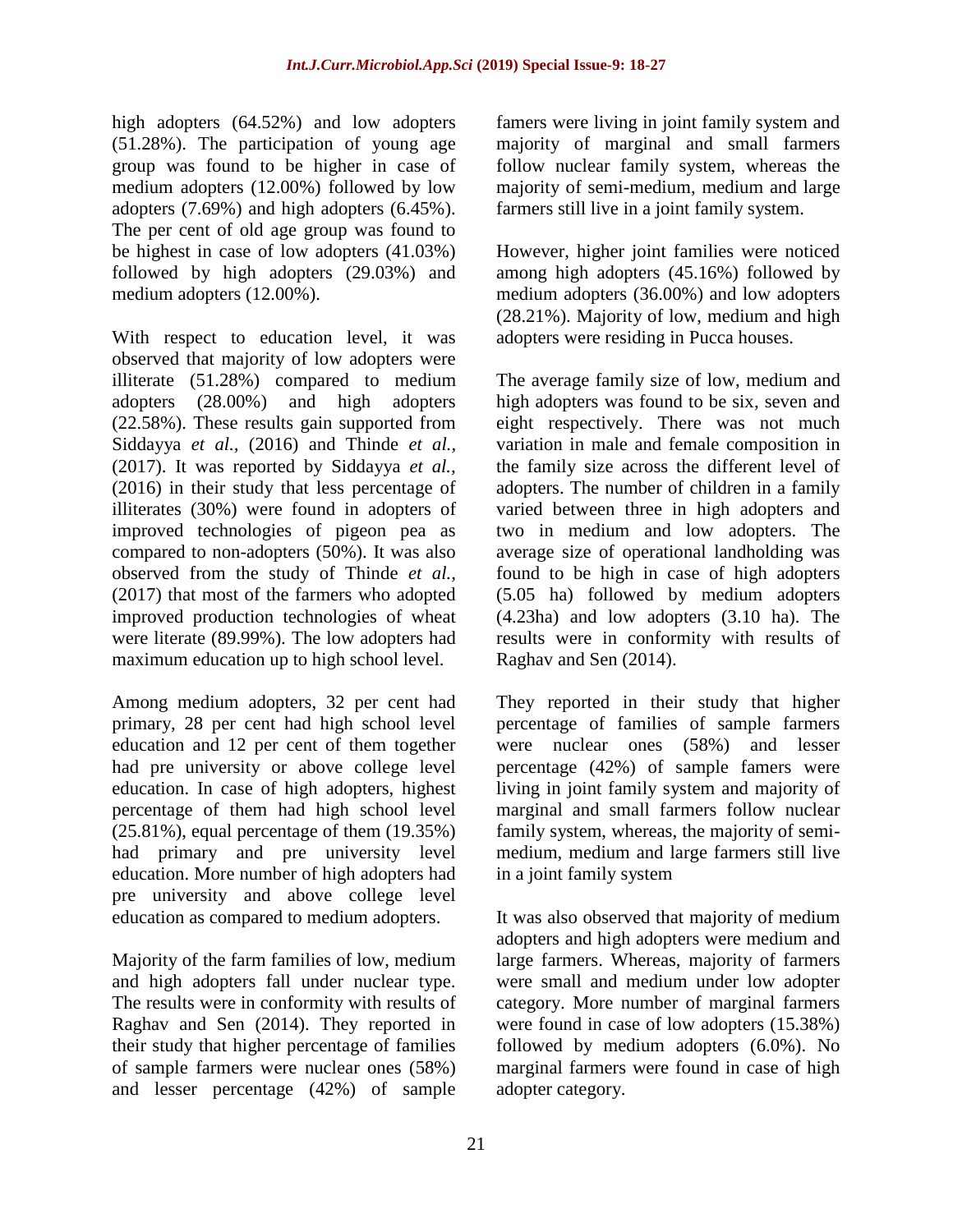|               |                                              | <b>Adopters</b>          |                          |                 |                          |                 |                          |  |
|---------------|----------------------------------------------|--------------------------|--------------------------|-----------------|--------------------------|-----------------|--------------------------|--|
| SI.<br>No.    | <b>Particulars</b>                           | Low                      |                          | <b>Medium</b>   |                          | High            |                          |  |
|               |                                              | $(n=39)$                 |                          | $(n=50)$        |                          | $(n=31)$        |                          |  |
| $\mathbf I$   | Age                                          | No.                      | Per*                     | No.             | Per cent                 | No.             | Per cent                 |  |
|               |                                              |                          | <b>Cent</b>              |                 |                          |                 |                          |  |
| a             | Young age $(\leq 35$ years)                  | $\overline{3}$           | 7.69                     | 6               | 12.00                    | $\overline{2}$  | 6.45                     |  |
| $\mathbf b$   | Middle age (35-55 years)                     | 20                       | 51.28                    | 38              | 76.00                    | $\overline{20}$ | 64.52                    |  |
| $\mathbf c$   | Old age $($ > 55 years)                      | 16                       | 41.03                    | 6               | 12.00                    | $\mathbf{Q}$    | 29.03                    |  |
| $\mathbf{I}$  | <b>Education level</b>                       |                          |                          |                 |                          |                 |                          |  |
| a             | Illiterate                                   | 20                       | 51.28                    | 14              | 28.00                    | $\tau$          | 22.58                    |  |
| $\mathbf b$   | Primary                                      | $\overline{12}$          | 30.77                    | $\overline{16}$ | 32.00                    | $\overline{6}$  | 19.35                    |  |
| $\mathbf c$   | High school                                  | $\overline{7}$           | 17.95                    | 14              | 28.00                    | $\overline{8}$  | 25.81                    |  |
| $\rm d$       | Pre University                               | $\overline{\phantom{0}}$ |                          | $\overline{4}$  | 8.00                     | 6               | 19.35                    |  |
| $\mathbf e$   | College & above                              |                          |                          | $\overline{c}$  | 4.00                     | 4               | 12.90                    |  |
| III           | Type of family                               |                          |                          |                 |                          |                 |                          |  |
| a             | Joint                                        | 11                       | 28.21                    | 18              | 36.00                    | 14              | 45.16                    |  |
| $\bf b$       | Nuclear                                      | 28                       | 71.79                    | 32              | 64.00                    | 17              | 54.84                    |  |
| IV            | <b>Type of house</b>                         |                          |                          |                 |                          |                 |                          |  |
| a             | Kaccha                                       | 5                        | 12.82                    | 3               | 6.00                     | $\overline{2}$  | 6.45                     |  |
| $\mathbf b$   | Pucca                                        | 31                       | 79.48                    | 47              | 94.00                    | 29              | 93.55                    |  |
| $\mathbf c$   | Thatched                                     | 3                        | 7.69                     |                 |                          |                 |                          |  |
| V             | <b>Average family size</b>                   |                          |                          |                 |                          |                 |                          |  |
| a             | Men                                          | 2.00                     | $\blacksquare$           | 3.00            | $\overline{\phantom{a}}$ | 3.00            | $\overline{\phantom{a}}$ |  |
| $\mathbf b$   | Women                                        | 2.00                     | $\overline{\phantom{a}}$ | 2.00            | $\blacksquare$           | 2.00            |                          |  |
| $\mathbf c$   | Children                                     | 2.00                     | $\blacksquare$           | 2.00            | $\overline{\phantom{a}}$ | 3.00            | $\overline{\phantom{a}}$ |  |
|               | Total                                        | 6.00                     |                          | 7.00            |                          | 8.00            |                          |  |
| VI            | Average size of operational landholding (ha) |                          |                          |                 |                          |                 |                          |  |
| a             | Owned                                        | 2.97                     | $\overline{\phantom{a}}$ | 3.87            | $\blacksquare$           | 4.58            | $\overline{\phantom{a}}$ |  |
| $\mathbf b$   | Leased in                                    | 0.13                     | $\overline{\phantom{a}}$ | 0.36            | $\overline{\phantom{a}}$ | 0.47            | $\overline{\phantom{a}}$ |  |
|               | Total                                        | $\overline{3.10}$        | $\blacksquare$           | 4.23            | $\overline{\phantom{a}}$ | 5.05            | $\overline{\phantom{a}}$ |  |
| <b>VII</b>    | <b>Category of farmers</b>                   |                          |                          |                 |                          |                 |                          |  |
| a             | Marginal (up to 1ha)                         | 6                        | 15.38                    | 3               | 6.00                     | $\blacksquare$  | $\equiv$                 |  |
| $\mathbf b$   | Small (1 to 2ha)                             | 14                       | 35.90                    | 12              | 24.00                    | $\overline{7}$  | 22.58                    |  |
| $\mathbf{C}$  | Medium $(2 \text{ to } 4 \text{ ha})$        | 13                       | 33.33                    | 15              | 30.00                    | 9               | 29.03                    |  |
| $\mathbf d$   | Large $($ 4ha)                               | 6                        | 15.38                    | 20              | 40.00                    | 15              | 48.39                    |  |
| <b>VIII</b>   | <b>Working family labour</b>                 |                          |                          |                 |                          |                 |                          |  |
| a             | Men                                          | 1.10                     | $\equiv$                 | 1.23            | $\overline{\phantom{a}}$ | 1.43            | $\overline{\phantom{a}}$ |  |
| b             | Women                                        | 0.33                     | $\Box$                   | 0.43            | $\overline{\phantom{a}}$ | 0.50            | $\frac{1}{2}$            |  |
|               | Total                                        | 1.43                     | $\mathbb{R}^2$           | 1.66            | $\mathbf{L}$             | 1.93            |                          |  |
| $\mathbf{IX}$ | Farming experience (years)                   |                          |                          |                 |                          |                 |                          |  |
| a             | Low (Upto $17.9$ )                           | 10                       | 25.64                    | 18              | 36.00                    | $\overline{7}$  | 22.58                    |  |
| $\mathbf b$   | Medium (17.9-24.24)                          | $8\,$                    | 20.51                    | 23              | 46.00                    | 17              | 54.84                    |  |
| $\mathbf c$   | High (Above 24.24)                           | 21                       | 53.84                    | 9               | 18.00                    | $\tau$          | 22.58                    |  |
| $\mathbf X$   | <b>Extension</b> contact                     |                          |                          |                 |                          |                 |                          |  |
| a             | Once in a week                               | $\overline{\phantom{0}}$ | $\overline{a}$           | 9               | 18.00                    | 8               | 25.81                    |  |
| $\mathbf b$   | Once in a fort night                         | 3                        | 7.69                     | 5               | 10.00                    | 9               | 29.03                    |  |
| $\mathbf c$   | Once in a month                              | $\boldsymbol{7}$         | 17.95                    | 12              | 24.00                    | $\sqrt{5}$      | 16.13                    |  |
| ${\bf d}$     | Not at all                                   | 29                       | 74.36                    | 24              | 48.00                    | 9               | 29.03                    |  |

## **Table.1** Socio-economic characteristics of sample farmers

Note: Per cent to respective total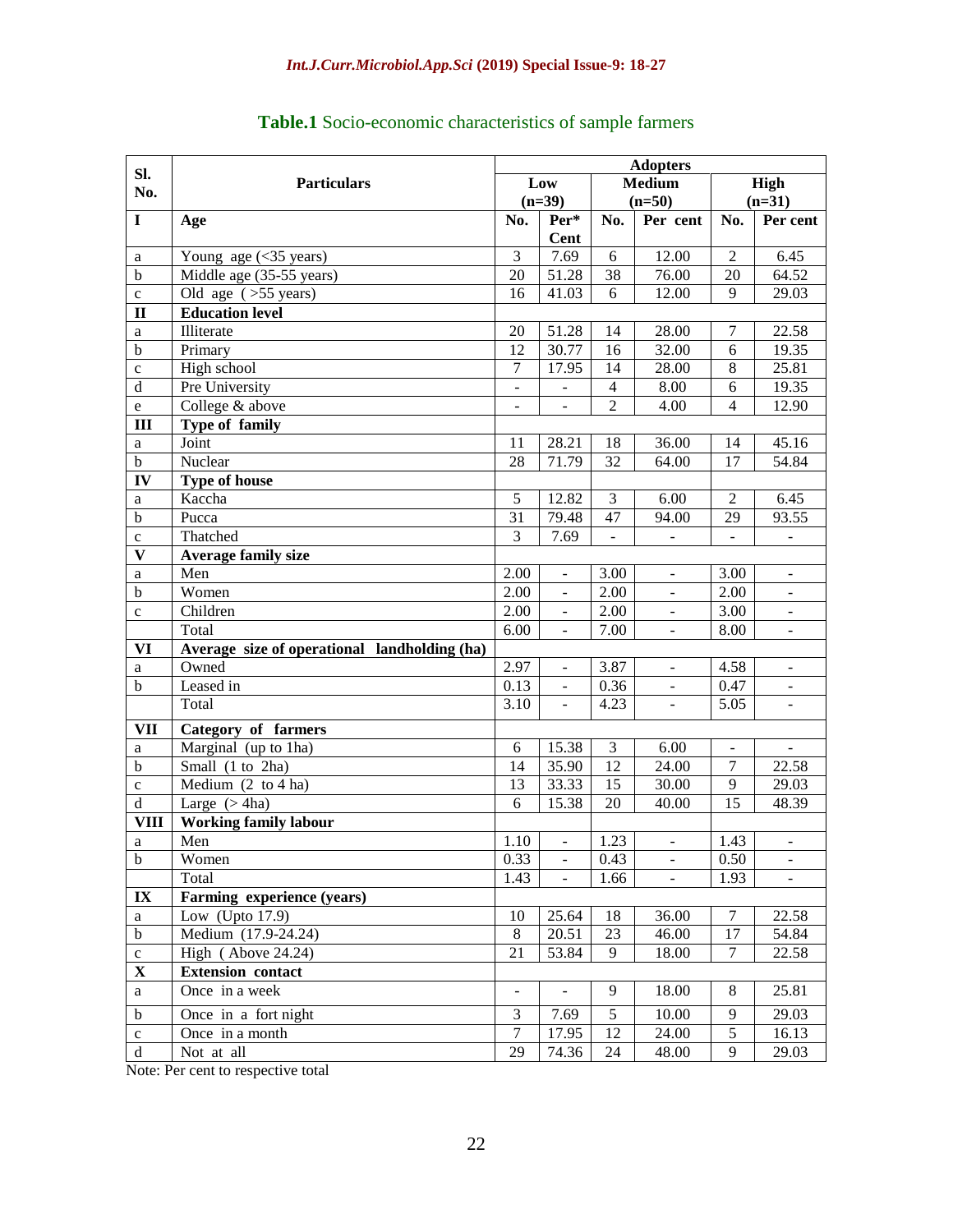| Sl. No.   Level of adoption   | No. of sample   Per cent |        |  |  |
|-------------------------------|--------------------------|--------|--|--|
|                               | farmers                  |        |  |  |
| Low adopters $(<0.60)$        | 39                       | 32.50  |  |  |
| Medium adopters $(0.60-0.80)$ | 50                       | 41.66  |  |  |
| High adopters $(>0.80)$       |                          | 25.83  |  |  |
| Total                         | $\mathfrak{O}$           | 100.00 |  |  |

| Table.2 Distribution of selected bengalgram growers on the basis of composite index (CI) |  |  |  |  |  |
|------------------------------------------------------------------------------------------|--|--|--|--|--|

|  |  |  |  | Table.3 Extent of adoption of improved technologies by bengalgram growers |  |  |  |
|--|--|--|--|---------------------------------------------------------------------------|--|--|--|
|--|--|--|--|---------------------------------------------------------------------------|--|--|--|

| SI.            |                                | <b>Extent of adoption</b> |        |                |        |          |        |  |  |
|----------------|--------------------------------|---------------------------|--------|----------------|--------|----------|--------|--|--|
| No.            | <b>Technologies</b>            | Per*<br>Low               |        | <b>Medium</b>  | Per    | High     | Per    |  |  |
|                |                                | $(n=39)$                  | cent   | $(n=50)$       | cent   | $(n=31)$ | cent   |  |  |
| I              | <b>Varietal technologies</b>   |                           |        |                |        |          |        |  |  |
| $\mathbf{1}$   | GBM-2                          | $\overline{2}$            | 5.12   | $\overline{4}$ | 8.00   | 6        | 19.35  |  |  |
| $\overline{2}$ | Annigeri-1                     | 17                        | 43.58  | 9              | 18.00  | 5        | 16.12  |  |  |
| 3              | $JG-11$                        | 20                        | 51.28  | 37             | 74.00  | 20       | 64.51  |  |  |
| $\mathbf{I}$   | <b>Production technologies</b> |                           |        |                |        |          |        |  |  |
| $\mathbf{1}$   | Sowing time                    | 39                        | 100.00 | 50             | 100.00 | 31       | 100.00 |  |  |
| $\overline{2}$ | Recommended<br>fertilizer      | 11                        | 28.20  | 41             | 82.00  | 26       | 83.87  |  |  |
|                | application                    |                           |        |                |        |          |        |  |  |
| 3              | Seed rate                      | 16                        | 41.00  | 39             | 78.00  | 28       | 90.32  |  |  |
| $\overline{4}$ | Seed treatement                |                           |        | 15             | 30.00  | 23       | 74.19  |  |  |
| 5              | Nipping                        | 39                        | 100.00 | 50             | 100.00 | 31       | 100.00 |  |  |
| 6              | Intercultivation               | 21                        | 53.84  | 44             | 88.00  | 28       | 90.32  |  |  |
| III            | <b>Protection technologies</b> |                           |        |                |        |          |        |  |  |
| $\mathbf{1}$   | Insect pest management         | 15                        | 19.73  | 34             | 44.73  | 27       | 87.09  |  |  |
| $\overline{2}$ | Disease management             |                           | 2.22   | 21             | 46.66  | 23       | 74.19  |  |  |

Note: Per cent to respective total

With respect to working family labour, more number of working family labour (both men and women) was found in case of high adopters (1.93) followed by medium adopters (1.66) and low adopters (1.43). This might be due to higher number of joint families were noticed in high adopter category followed by medium adopter category and more number of males were noticed in both categories. This eventually contributed more number of working family labours in both categories.

With respect to farming experience, majority of medium (46.00%) and high adopters

(54.84%) were found in medium level of farming experience of about 17.9 years to 24.24 years. Majority of low adopters (53.84%) had high level of farming experience (above 24.24 years). These results were contradictory to results of Maraddi *et al.,* (2014). They reported in their study that half of respondents (49.17%) possessed low experience followed by medium experience (31.67%) and high experience (19.17%) category.

With respect to extension contact, majority of low adopters (29) were not having contact with extension agencies followed by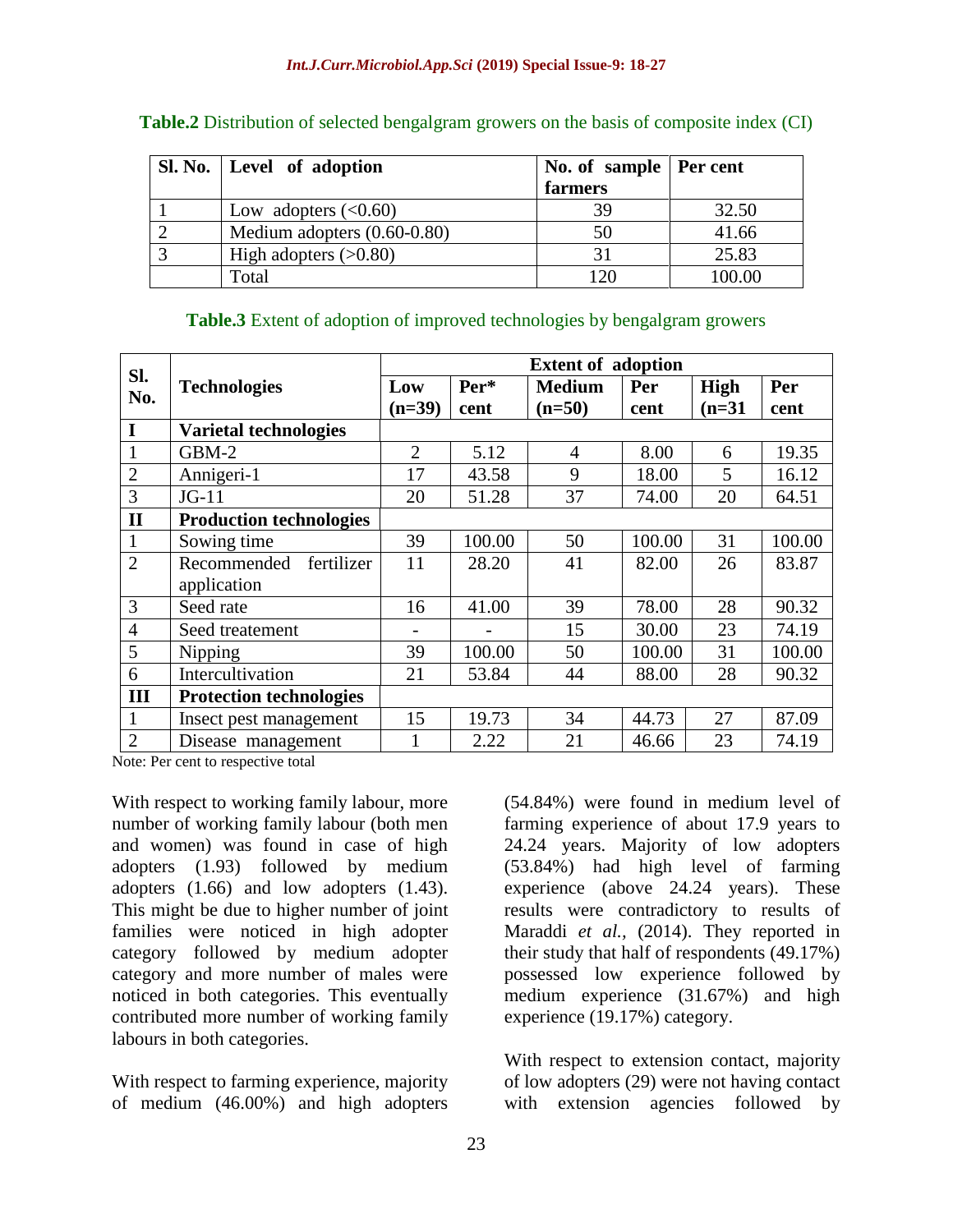medium adopters (24) and high adopters (9). More number of medium adopters and high adopters meet extension agencies weekly, fort nightly and monthly.

### **Distribution of selected bengalgram growers on the basis of composite index (CI)**

Even though the technology package was developed by the Agricultural Universities for respective region, it is important to examine the extent of adoption and its cost effectiveness. Hence, the method of Principal Component Analysis (PCA) was used to estimate the composite index for individual farmer. Thereafter, all the farmers under study were grouped according to composite index ranging from 0.01 to 0.60, 0.61 to 0.80 and above 0.81 as low, medium and high technology adoption groups. Distribution of selected cultivators showed the adoption of recommended technologies in the bengalgram cultivation.

It is clear from Table 2 that out of 120 sample farmers, 39 farmers were categorized as low adopters, 50 farmers as medium technology adoption group and 31 farmers were grouped in high technology adoption group. The composite index of individual farmer showed the adoption of recommended technologies in bengalgram cultivation. These results were contradictory to results of Datarkar *et al.,* (2015). In their study they used PCA to estimate CI. Most of the sample farmers were found in low adopter category as compared to medium and high adopter category.

### **Extent of adoption of improved technologies by bengalgram growers**

The data pertaining to the practice wise adoption of improved technologies of bengalgram cultivation is presented in Table

3 revealed that the practices adopted by all the respondent farmers were sowing time (100%) and nipping (100%). The results were in line with study of Chatterjee *et al.,* (2003) and Singh *et al.,* (2017). They reported in their studies that majority of bengalgram growers and blackgram growers have completely adopted the practices *viz.*, time of sowing. It was also evident from the studies of Dwivedi *et al.,* (2011), Islam *et al.,* (2013) and Dhayal and Mehta (2015) the majority of farmers who adopted recommended practices were found to be high in case of time of sowing. It is also evident from table that the higher per cent of adoption of most of improved technologies of bengalgram could be seen in high adopter categories followed by medium and low adopter categories. With respect to varietal technologies, majority of the sample farmers were adopted JG-11 variety. This was due to the fact that JG-11 variety gives relatively higher yield as compared to Annigeri-1 and GBM-2 varieties and this variety fetches higher price in the market and per cent of adoption of JG-11 was highest in medium adopter categories (74%) followed by high adopter categories (64.51%). The highest per cent of adoption of GBM-2 variety was observed in high adopter categories (19.35%) followed by medium (8%) and low adopter categories (5.12%). This might be due to the fact that the higher adopters were more innovative, optimistic and ready to take risk in the farming. So they have adopted this new variety with a curiosity of obtaining higher yield. In case of Annigeri-1 variety, the percentage of adoption was highest in low adopters categories  $(43.58)$ followed by medium (18%) and high (16.12%) adopter categories. This was because of most of the farmers in low adopter category belonged to old age group. They may behave like laggards and not ready to accept any changes in society and they are last adopters of any new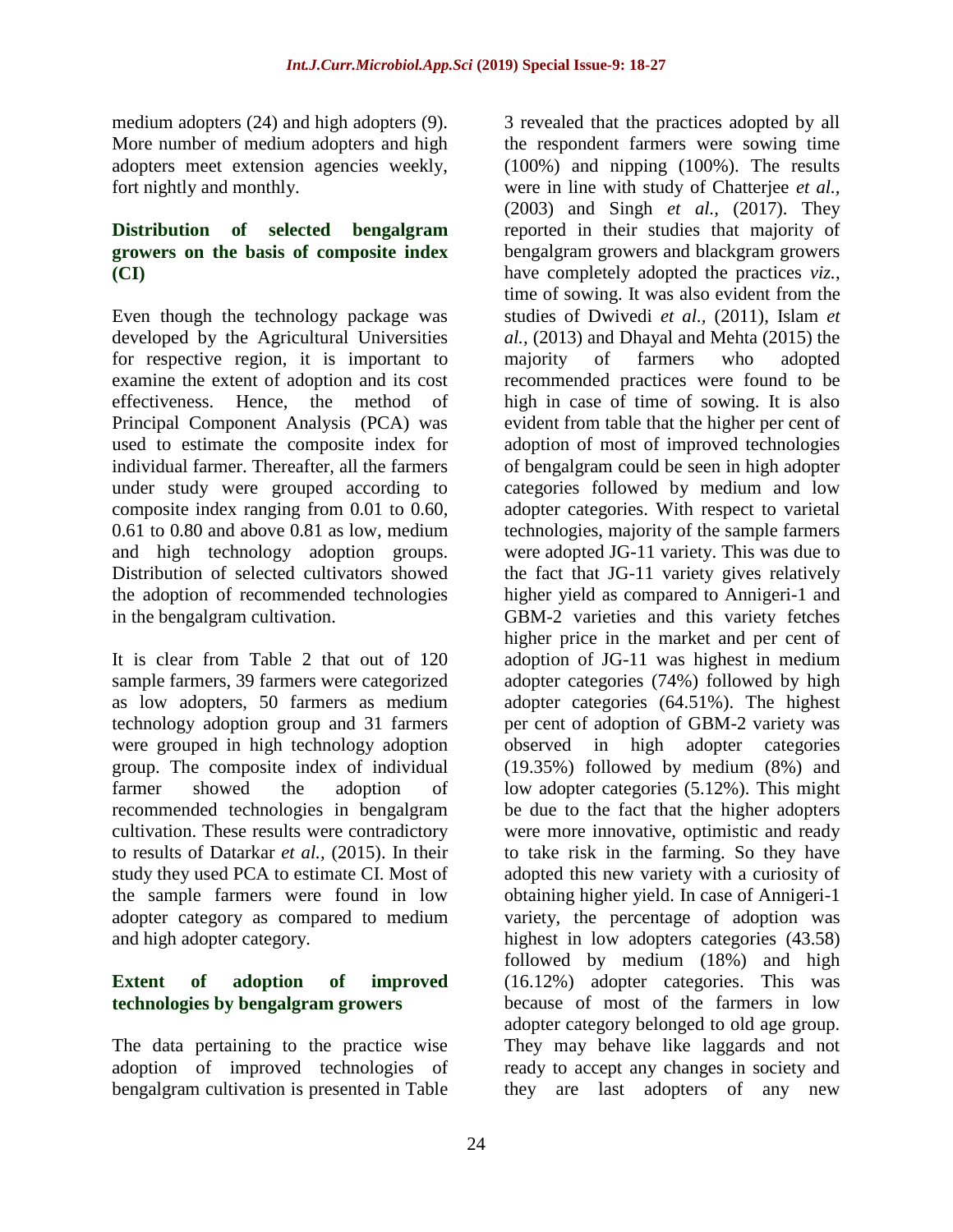technologies. They were bound to customs and traditions.

With respect to production technologies, under low adopter categories none of them practiced seed treatment. Similar results quoted by Dwivedi *et al.,* (2011) and Maraddi *et al.,* (2014). They reported in their studies that majority of farmers were not adopted seed treatment due to lack of knowledge. Lesser proportion of them adopted recommended fertilizer application and higher proportion of (53.84%) low adopters adopted intercultivation. However, even under low adopter category also cent per cent of farmers have adopted proper sowing time and nipping. Among medium and high adopter categories, least per cent of adoption could be observed in seed treatment. The highest per cent of adoption was observed in both seed rate (90.32%) and intercultivation (90.32%) in case of high adopter categories. Whereas, extent of adoption was highest in intercultivation (88.00%) in case of medium adopter categories. These results are in conformity with findings of Patel *et al.,* (2016) who reported that 96.22 per cent and 85.55 per cent mean score was recorded for tillage and inter cultivation and ranked first and second, respectively in adoption of groundnut production technologies in Banaskantha district in North Gujarat

With respect to protection technologies, per cent of adoption in case of disease management was highest in high adopter categories (87.09) followed by medium (44.73%) and low (19.73%) adopter categories. The similar trend was observed with respect to insect pest management. These results got support from studies conducted by Dwivedi *et al.,* (2011) and Maraddi *et al.,* (2014). It was reported by Dwivedi *et al.,* (2011) that plant protection measures were not adopted by majority of

the farmers due to lack of knowledge, high cost involved in purchasing agro-chemicals, use of sprayers in standing long duration crop for control of pod fly and pod borer. It was quoted by Maraddi *et al.,* (2014) that lesser percentage of respondents noticing in full adopter category in disease management (2.50%). High adopters were adopted pest and disease management to greater extent this is due to fact that they were economically good as compared to low and medium adopters as the insecticides recommended for pest control are costly. They also have good knowledge about seed treatment with trichoderma as compared to low and medium adopters.

## **Conclusion**

Results of the study indicated that highest percentage of sample farmers under all adopter categories were found in middle age group. Most of famers under low adopter categories were illiterate and had education up to high school level. Whereas, farmers under medium and high adopter categories had education up to college and above college level. The average size of operational land holding was found to be high in high adopter categories followed by medium and high adopter categories. More number of working labour was found to be in high adopter categories followed by medium and low adopter categories. Majority of medium and high adopters were found in medium level of experience in farming. Whereas, most of low adopters were found in high level of experience in farming. Highest proportion of farmers in low adopter categories were not having contact with extension agencies followed by medium and high adopter categories. Highest percentage of sample farmers were categorized as medium technology adoption group followed by low and high technology adoption groups. All the sample farmers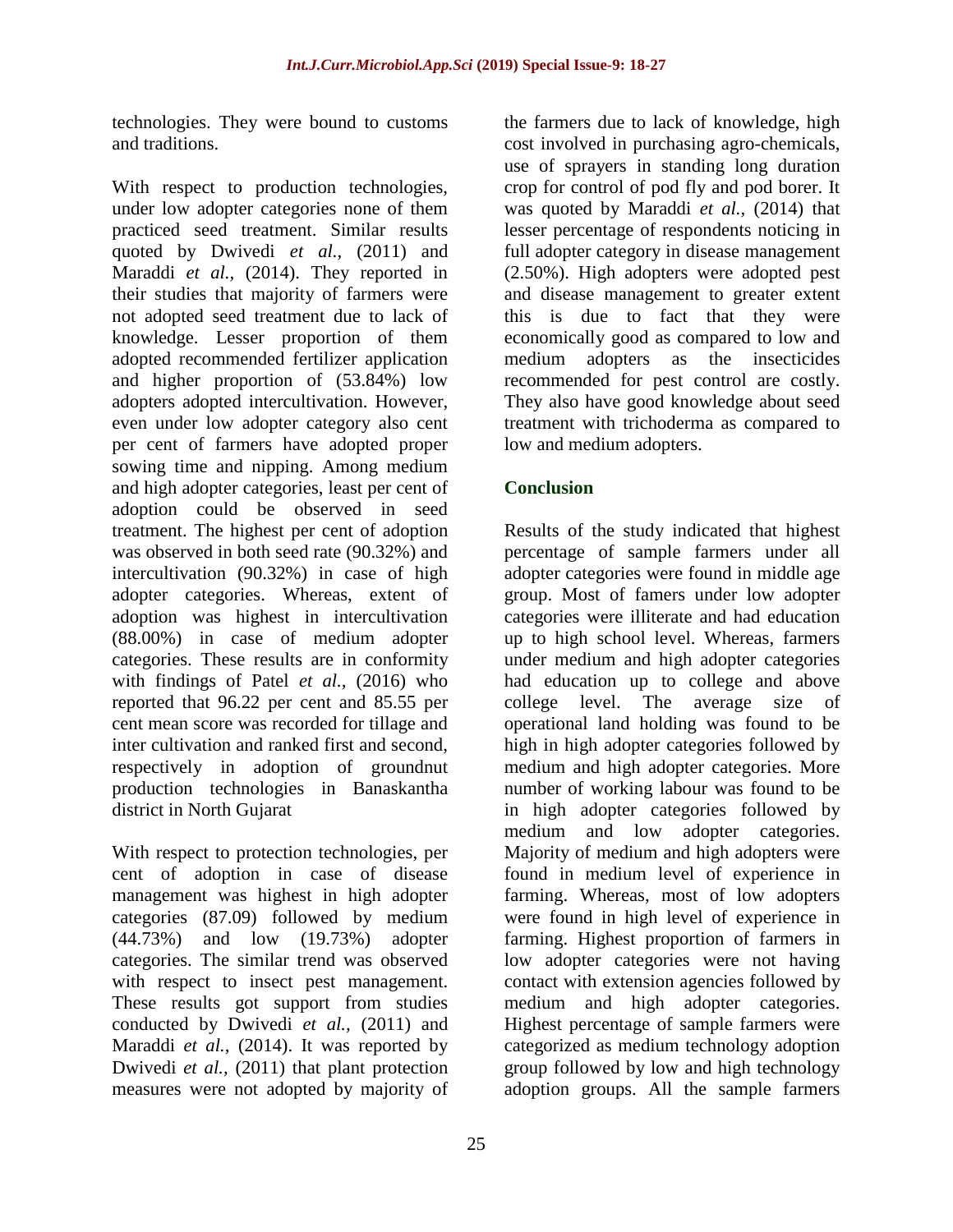were adopted practices such as nipping and sowing time. Majority of the farmers under all adopter categories have followed practices such as seed rate and intercultivation to a greater extent. The practices such as disease and insect pest management were found to be least in case of low and medium adopter categories.

### **Policy implication**

The study revealed that there was 41.66 and 25.83 per cent of farmers were categorized as medium and high adopters indicating the less adoption of technologies. Further many of the farmers are not aware of improved agricultural technologies such as seed treatment, integrated disease and pest management and intercropping system. Hence, there is a need for strengthening of seed distribution center and also extension activities through result demonstrations and method demonstrations and field days before releasing any technologies related to crop in order to bring confidence in the farming community.

### **References**

- Afsaw, S., Kassie, M., Simtowe, F. and Lipper, L., 2012, Poverty reduction effects of agricultural technology adoption: A micro-evidence from rural Tanzania. *The Journal of Development Studies*, 48 (9):1288-1305.
- Beena, S., Singh, Y. K. and Panigrahi, T. K., 2014, Extent of adoption of recommended practices of pulses through FLD. *Journal of Agriculture and Veterinary Science*, 7(12):71-72.
- Chatterjee, A., Patel, M. M., Chatterjee, A. and Bhargav, A. K., 2003, Adoption of chickpea production technology. *Indian Journal of Pulse Research*, 16(1): 36-38.
- Choudhary, M., Jat, H. L., Bijarniya, S. and

Bharti, 2017, Adoption of mung bean production technology by the farmers in Jaipur district of Rajasthan, India. *International Journal of Current Microbiology and Applied Sciences*, 6 (4): 739-743.

- Dhayal, B. L. and Mehta, B. M., 2015, Study on knowledge and adoption of green gram production technology by farmers in Chhotaudaipur district of Gujarat. *Agriculture Update*, 10(4): 318-322.
- Dwivedi, A. P., Singh, S. R. K., Mishra, A., Singh, R. P. and Singh, M., 2011, Adoption of improved production technology of pigeon pea. *Journal of Community Mobilization and Sustainable Development,* 6(2): 150- 154.
- Haque, M. A., Miah, M. M. A., Ali, A. M. and Luna, A. N., 2014, Adoption of mung bean technologies and technical efficiency of mung bean (*Vigna radiata*) farmers in selected areas of Bangladesh*. Bangladesh Journal of Agricultural Research*, 39(1): 113- 125.
- Islam, S. Q. M., Miah, M. A., Rahman, M. S. and Hossain, M. S., 2013, Adoption of BARI mung varieties and its constraints to higher production in southern region of Bangladesh. *Bangladesh Journal of Agricultural Research,* 38(1): 85-96.
- Maraddi, G.N., Meti, S. K. and Tulasiram, J., 2014, Extent of adoption of improved technologies by groundnut farmers and constraints analysis. *Karnataka Journal of Agricultural Sciences,* 27 (2): 177-180.
- Ministry of finance, 2018, *The Economic Survey*, 2017-18
- Nimbalkar, C. A., Wani, V. S. and. Shinde, S.D., 2014, A study of technology adoption gap in Gram: A Principle Component Approach. AGRESCO